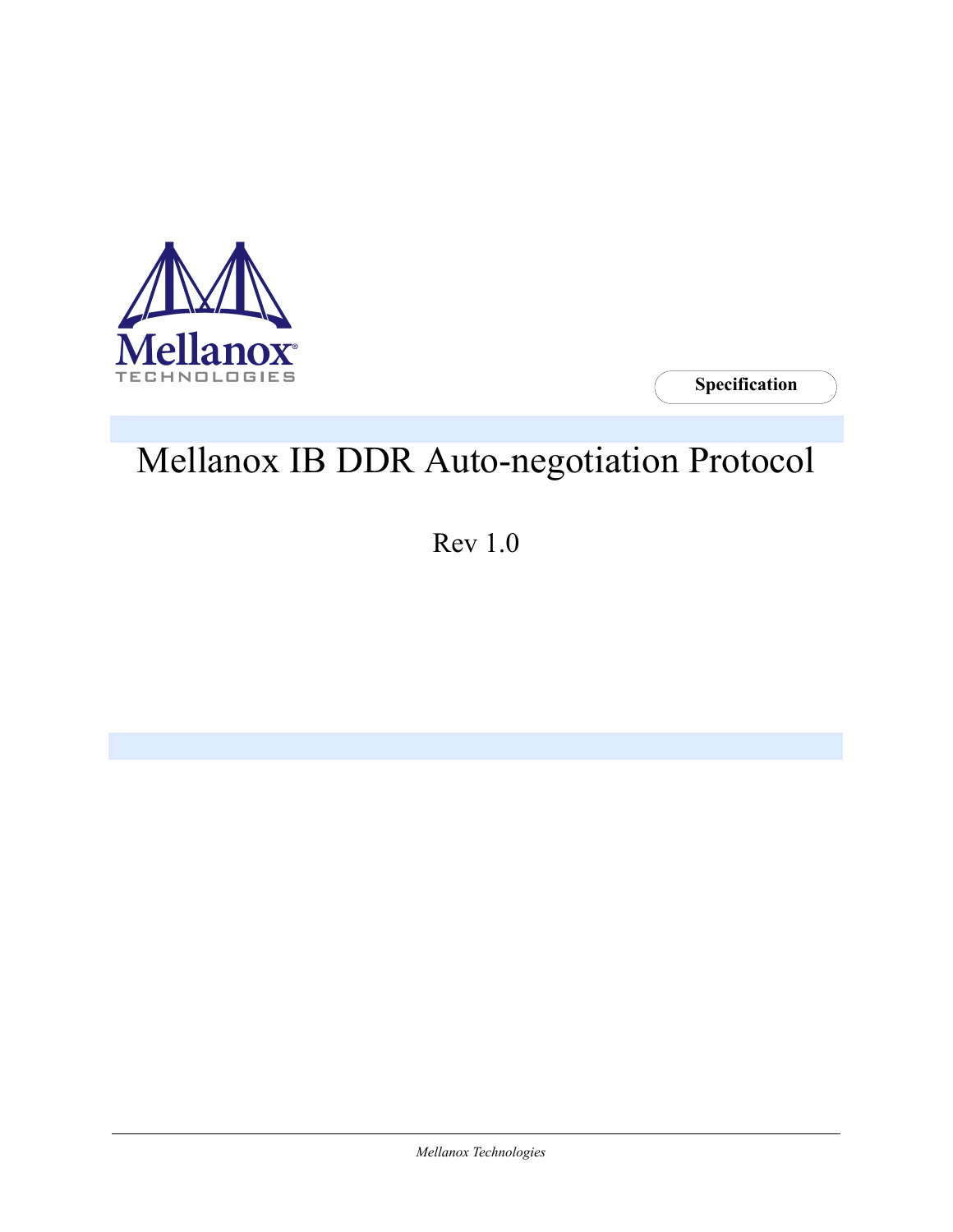#### © Copyright 2009. Mellanox Technologies, Inc. All Rights Reserved.

Mellanox IB DDR Auto-Negotiation Protocol Specification

#### **Document Number: 2429**

Mellanox Technologies, Inc. 350 Oakmead Parkway, Suite 100 Sunnyvale, CA 94085 U.S.A. [www.mellanox.com](http://www.mellanox.com )

Tel: (408) 970-3400 Fax: (408) 970-3403

Mellanox Technologies Ltd PO Box 586 Hermon Building Yokneam 20692 Israel

Tel: +972-4-909-7200 Fax: +972-4-959-3245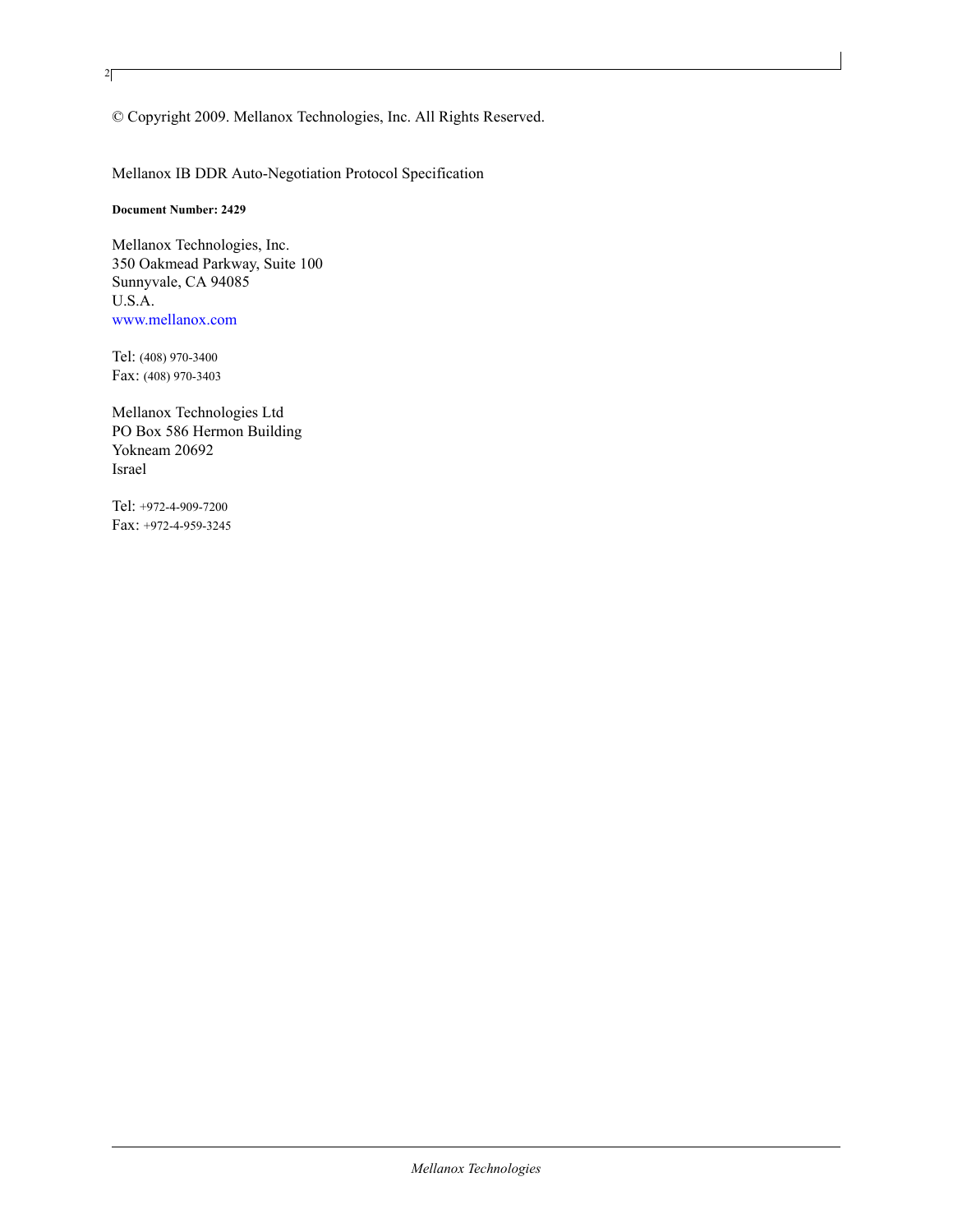### **Contents**

| <b>Contents</b>                                    | 3  |
|----------------------------------------------------|----|
| <b>List of Tables</b>                              | 5  |
| <b>List of Figures</b>                             | 7  |
| <b>Chapter 1: Introduction</b>                     | 9  |
| <b>Chapter 2: Mellanox IB DDR Auto-negotiation</b> | 10 |
| 1.1 Auto-negotiation Protocol                      | 10 |
| 1.1.1 Outline                                      | 10 |
| 1.1.2 Flow Diagrams                                | 10 |
| 1.1.3 Auto-negotiation Vendor Specific MAD         | 14 |
| 1.1.4 Port Info for DDR Support                    | 16 |
| 2.2 SDR to DDR Auto-Negotiation State Machine      | 17 |
| <b>Chapter 3: Revision History</b>                 | 21 |

 $\overline{\phantom{a}}$  3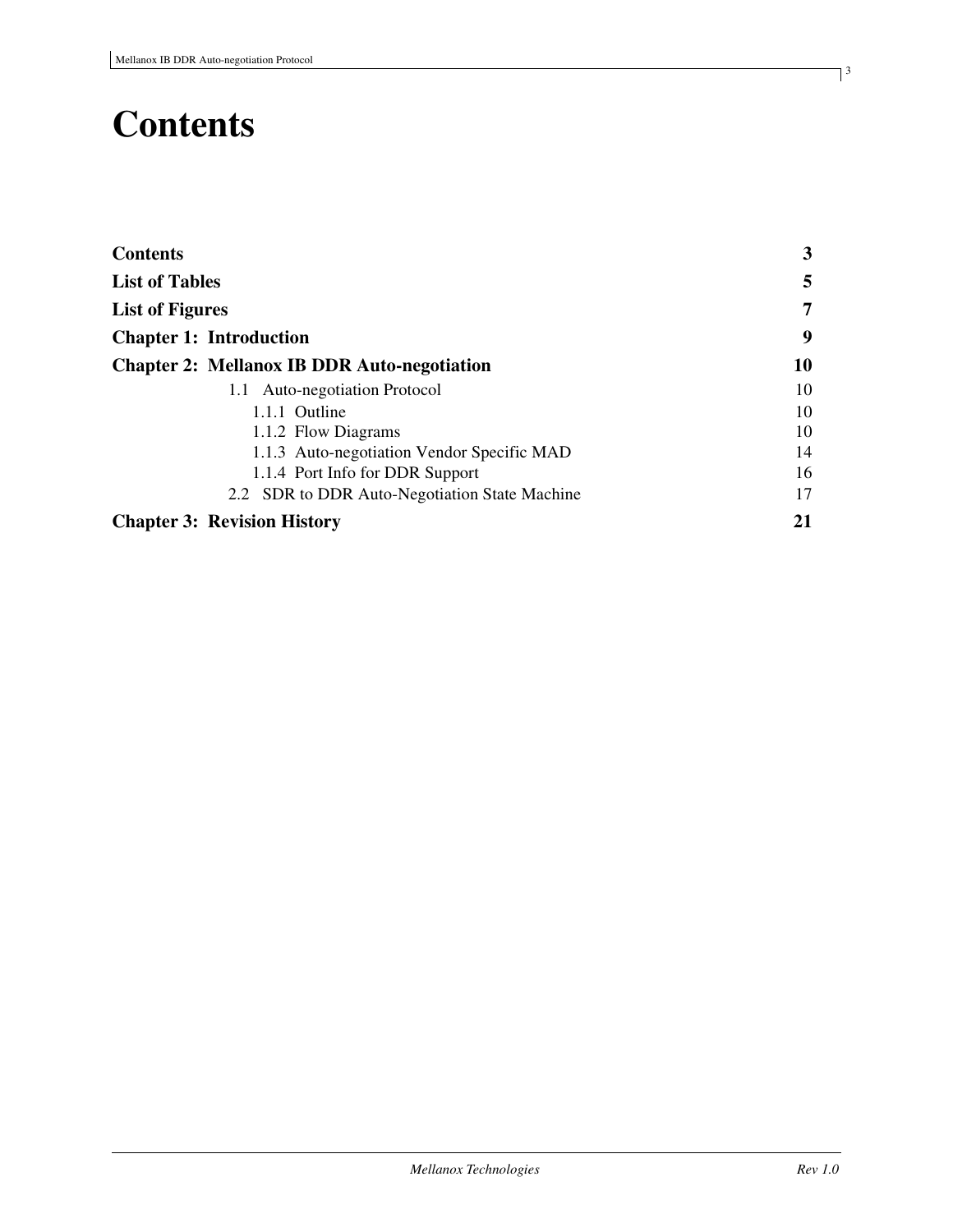$4\lceil$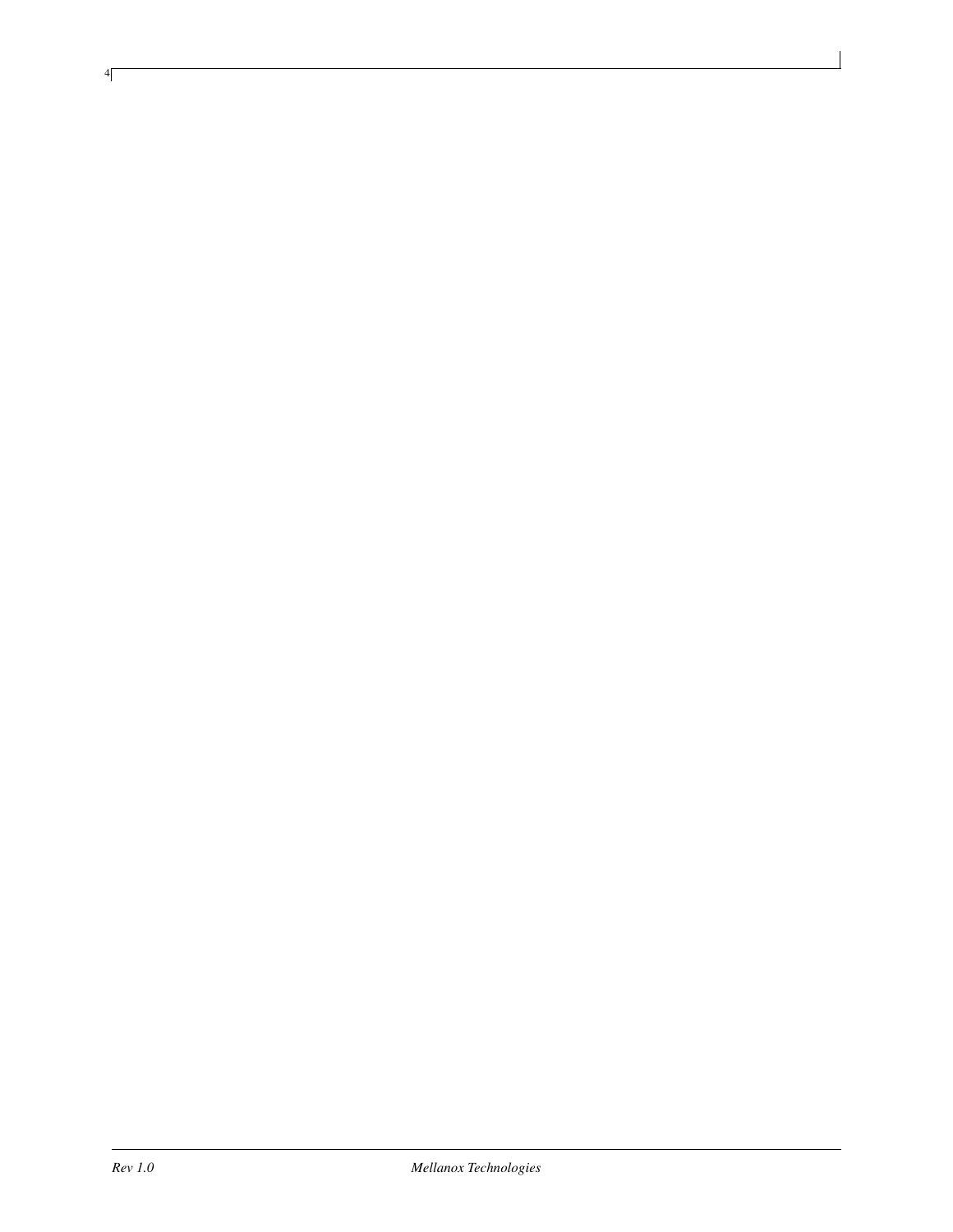## **List of Tables**

| Table 1: Vendor Specific MAD Layout                             | 14 |
|-----------------------------------------------------------------|----|
| Table 2: Vendor Specific MAD Field Descriptions                 | 15 |
| Table 3: Affected PortInfo Attribute Fields                     | 16 |
| Table 4: Example of Configuration Parameters Used in Sweep Mode | 20 |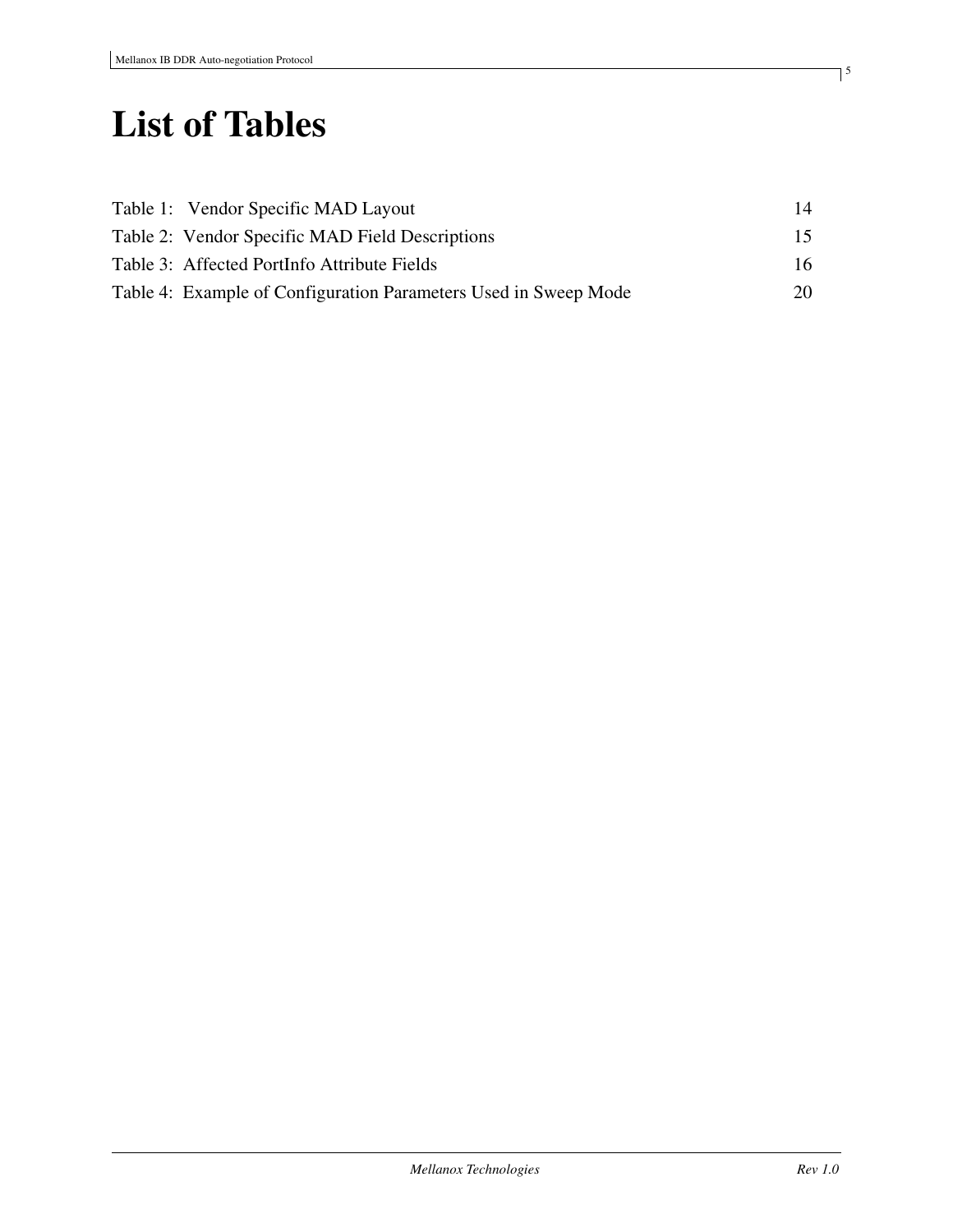$6\sqrt{ }$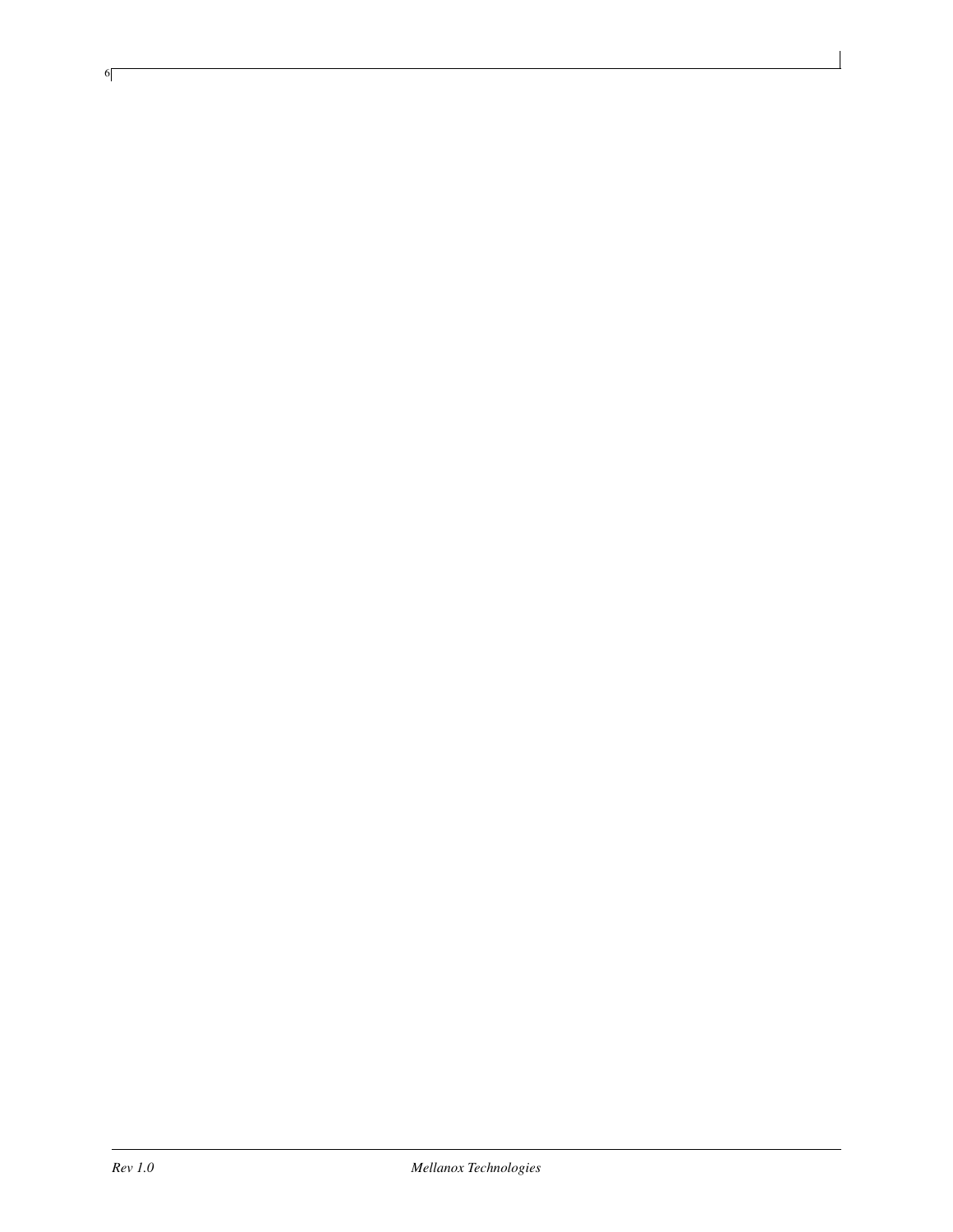# **List of Figures**

| Figure 1: SDR to DDR Auto-negotiation (Successful Case 1) |     |
|-----------------------------------------------------------|-----|
| Figure 2: SDR to DDR Auto-negotiation (Successful Case 2) | 12. |
| Figure 3: SDR to DDR Auto-negotiation (Failure Case)      | 13  |
| Figure 4: SDR to DDR Auto-negotiation State Machine       | 18  |
| Figure 5: DDRSWEEP (Sweep Mode) State                     | 19  |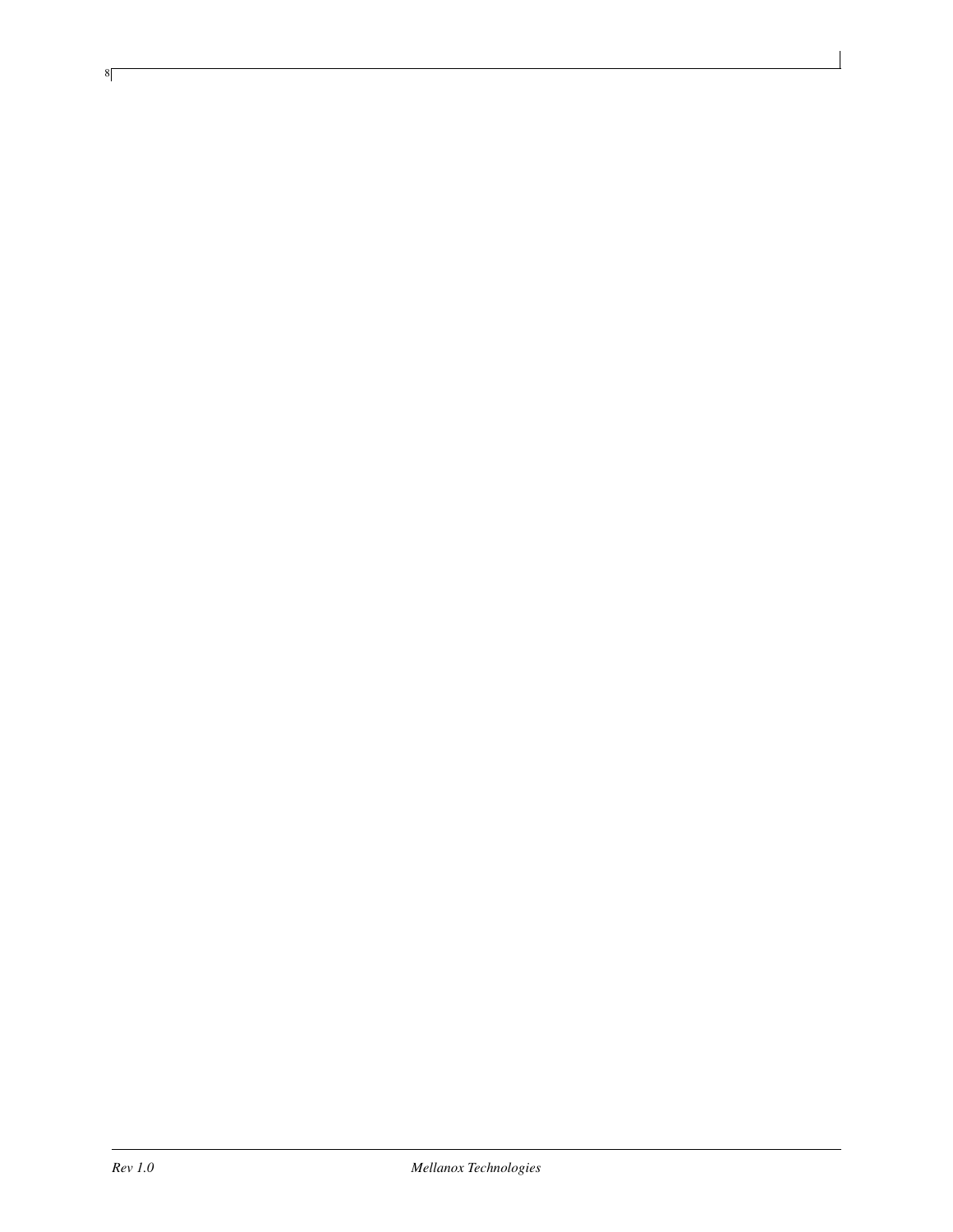# **1 Introduction**

Mellanox provides HCA and switch devices having InfiniBand ports which are capable of transmitting/receiving data at SDR (Single Data Rate) or DDR (Double Data Rate). That is, their InfiniBand SERDESes (links) can operate at 2.5Gb/s (SDR) or 5Gb/s (DDR) when communicating with a DDR-capable device.

To set SDR or DDR SERDES operation for a device's InfiniBand (IB) port, both hardware and firmware configuration is required. A SERDES can be configured to perform one of the following:

- 1. Operate at SDR only
- 2. Operate at DDR only
- 3. Auto-negotiate with the SERDES at the other end of the link to operate at DDR

This document describes the specification of Mellanox Technologies' IB DDR Auto-negotiation for devices compliant with the *InfiniBand Architecture Specification, Release 1.1*.

Note that a 'link' in this document refers to a pair of SERDES lanes – one TX and one RX.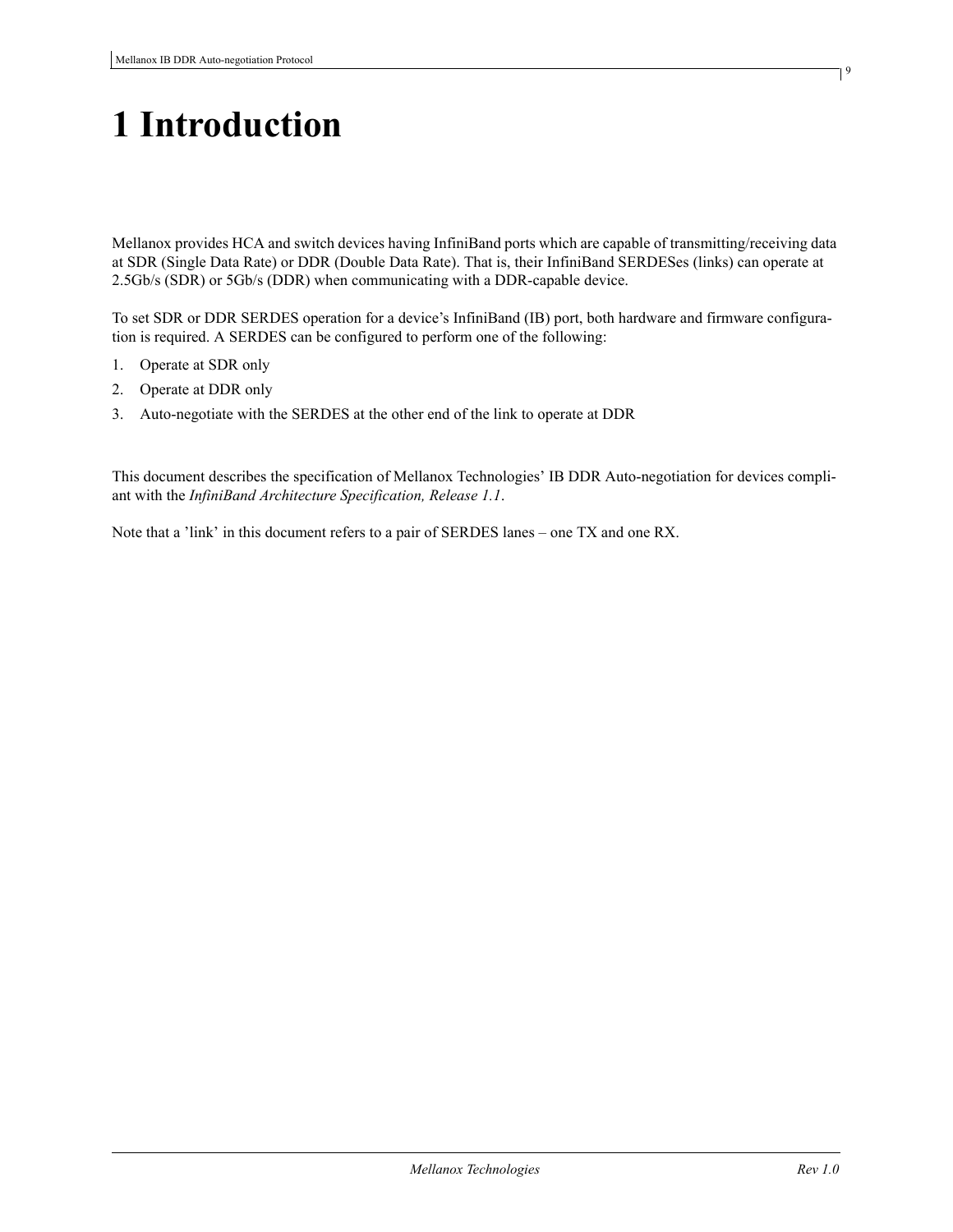## **2 Mellanox IB DDR Auto-negotiation**

### **2.1 Auto-negotiation Protocol**

### **2.1.1 Outline**

10

The following is an outline of the Mellanox IB DDR auto-negotiation protocol for the speed of the link connecting between two IB ports on two different devices. For reference, the two ends of the link are termed *Node 0* and *Node 1*.

- 1. *Link @ SDR:* Node 0 and Node 1, both configured to auto-negotiate for DDR operation, rise initially operating at SDR.
- 2. *Capabilities Advertisement:* Each of the nodes sends on the link a Vendor Specific MAD (see ["Auto-negotiation](#page-13-0)  Vendor Specific MAD" on <u>page 14</u>) to figure out whether the other node is DDR capable. If a positive acknowledgement is received, then a parameter check procedure is initiated.

Note: The above is true for both nodes even if only one of the two gets acknowledged.

- 3. *Capabilities Advertisement + ACK:* The nodes transmit to each other how many SERDES TX and RX configurations each node wishes to test. The nodes transmit to each other the duration for testing each configuration.
- 4. *Sweepmode @ DDR:* Both nodes transfer to Sweep Mode state where each node transmits on its TX one configuration after the other, while the RX verifies whether the received configuration matches one of its options (set in the firmware configuration file), and that the received data is free of symbol errors.

Note: Transmission and testing in Sweep Mode are performed at DDR rate. This means that the physical link (at SDR) becomes down and is represented as failing.

Note: *This note applies only to a connection between a no-sweep HCA device and an InfiniScale III based Switch.* A node may choose to skip Sweep Mode entirely. This is requested in the *Capabilities Advertisement* and *Capabilities Advertisement + ACK* stages above, and the *Sweepmode @ DDR* stage will not be reached. See the *NoSweep* field in [Table 1, "Vendor Specific MAD Layout," on page 14.](#page-13-1)

- 5. *Return to SDR:* Both nodes return to SDR state after Sweep Mode.
- 6. *Result Advertisement:* Both nodes transmit to each other the desired configuration ("my desired RX is your TX configuration  $# X$ ").
- 7. *Result Advertisement + ACK:* Each node acknowledges the configuration request of the other and configures its SERDES TX configuration according to what the requested, and its SERDES RX configuration according to what it found to suit itself.

Note: The above is true for both nodes even if only one of the two gets acknowledged.

8. *GO DDR/SDR:* If a suitable DDR configuration is agreed upon, both nodes will go to DDR operation with the chosen configuration parameters. If no suitable configuration was found, then both nodes will operate at SDR.

#### **2.1.2 Flow Diagrams**

The following three figures show flow diagrams of auto-negotiation between Node 0 and Node 1. The first two cases [\(Figure 1 on page 11](#page-10-0) and [Figure 2 on page 12](#page-11-0)) yield a successful transition to DDR operation upon finding appropriate configurations for the two nodes. The third case [\(Figure 3 on page 13](#page-12-0)) yields operation at SDR only due to failure in finding configurations suitable for the two nodes to operate together at DDR.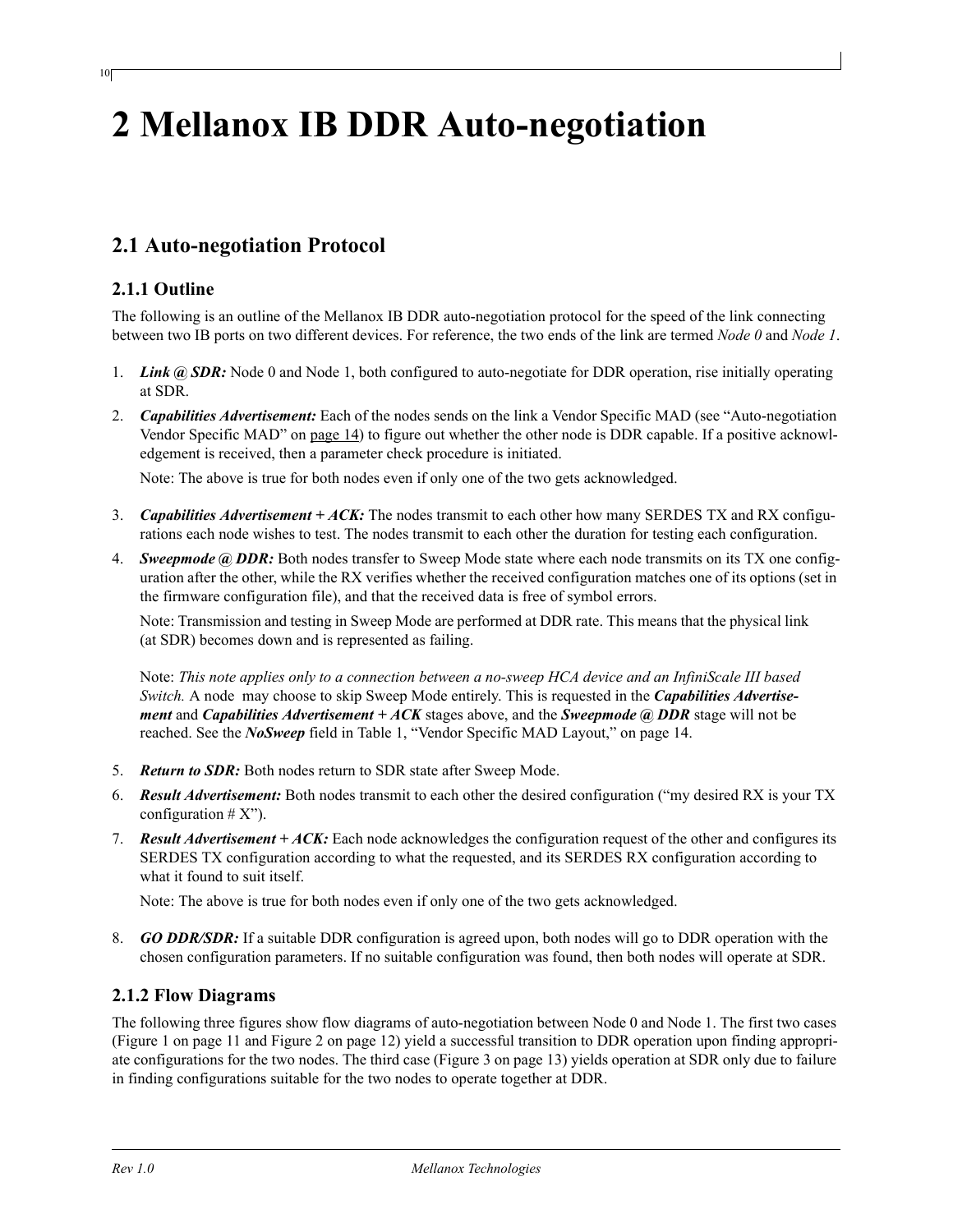



<span id="page-10-0"></span>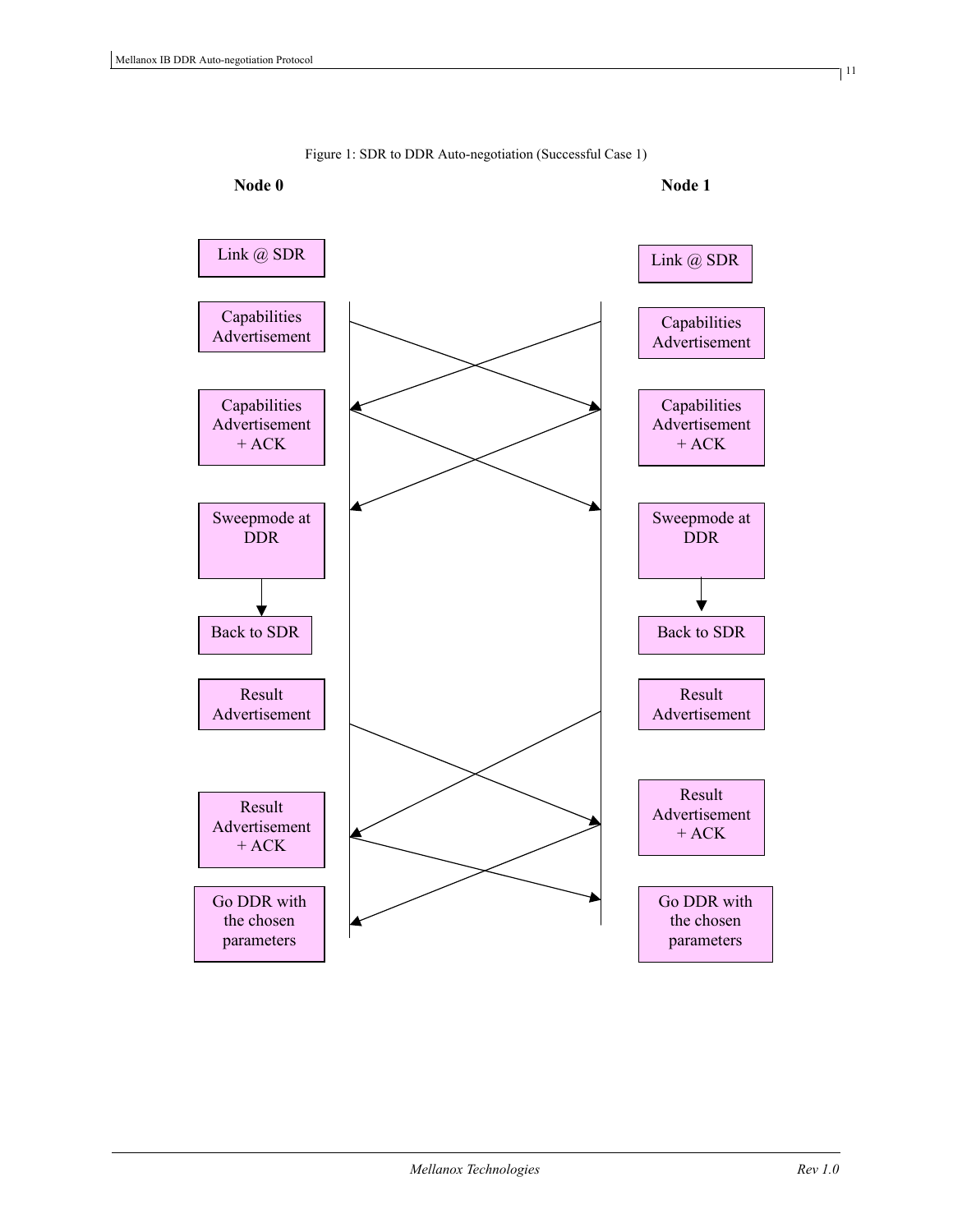Note that in [Figure 2](#page-11-0), Node 1 does not receive an ACK for its Capabilities Advertisement. Nevertheless, it carries along with the protocol since it re-issued the capabilities with its Capabilities Advertisement + ACK to Node 0. Similarly, Node 0 does not receive an ACK for its Result Advertisement. Nevertheless, it carries along with the protocol since it re-issued the result with its Result Advertisement + ACK to Node 1.



<span id="page-11-0"></span>Figure 2: SDR to DDR Auto-negotiation (Successful Case 2)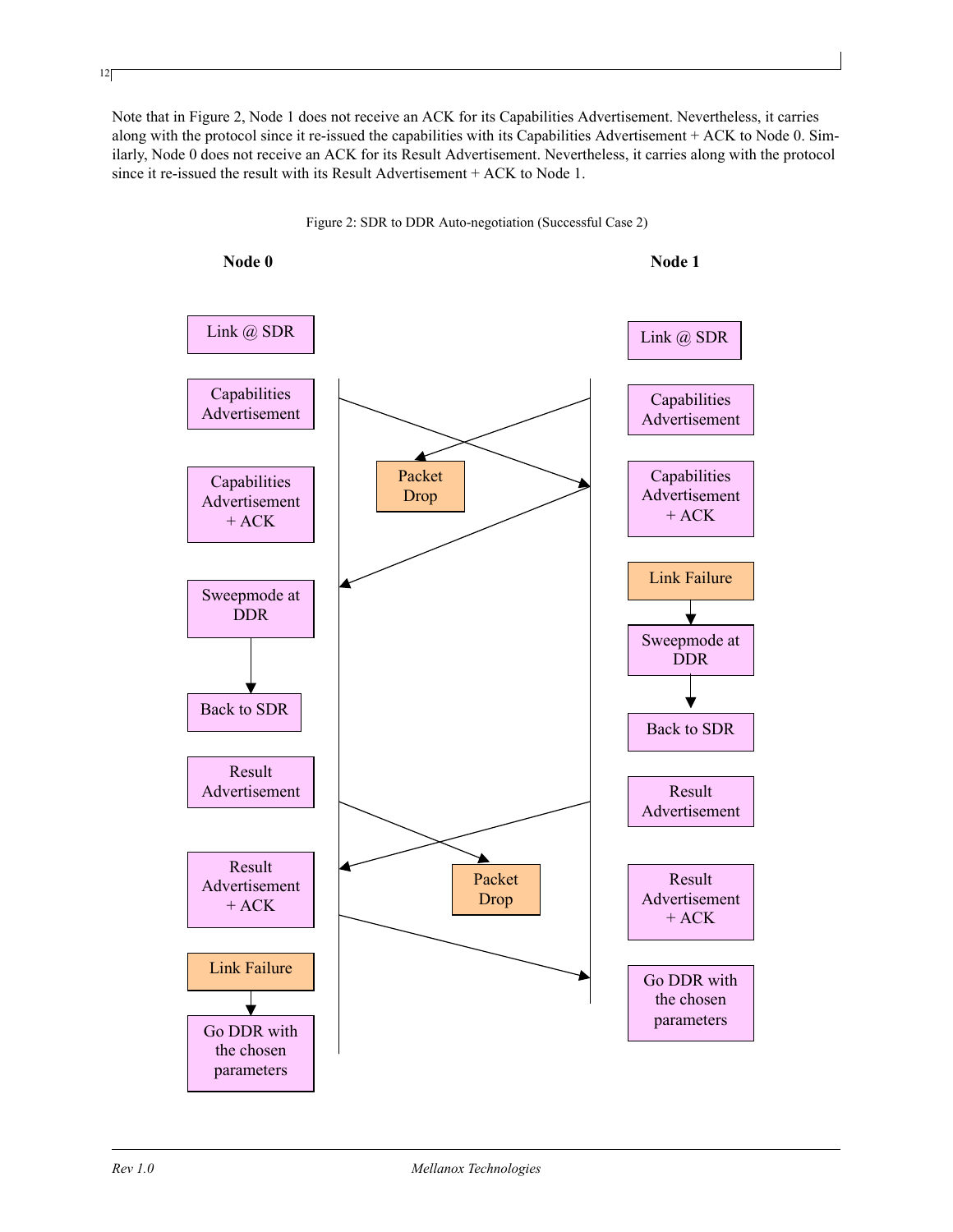

<span id="page-12-0"></span>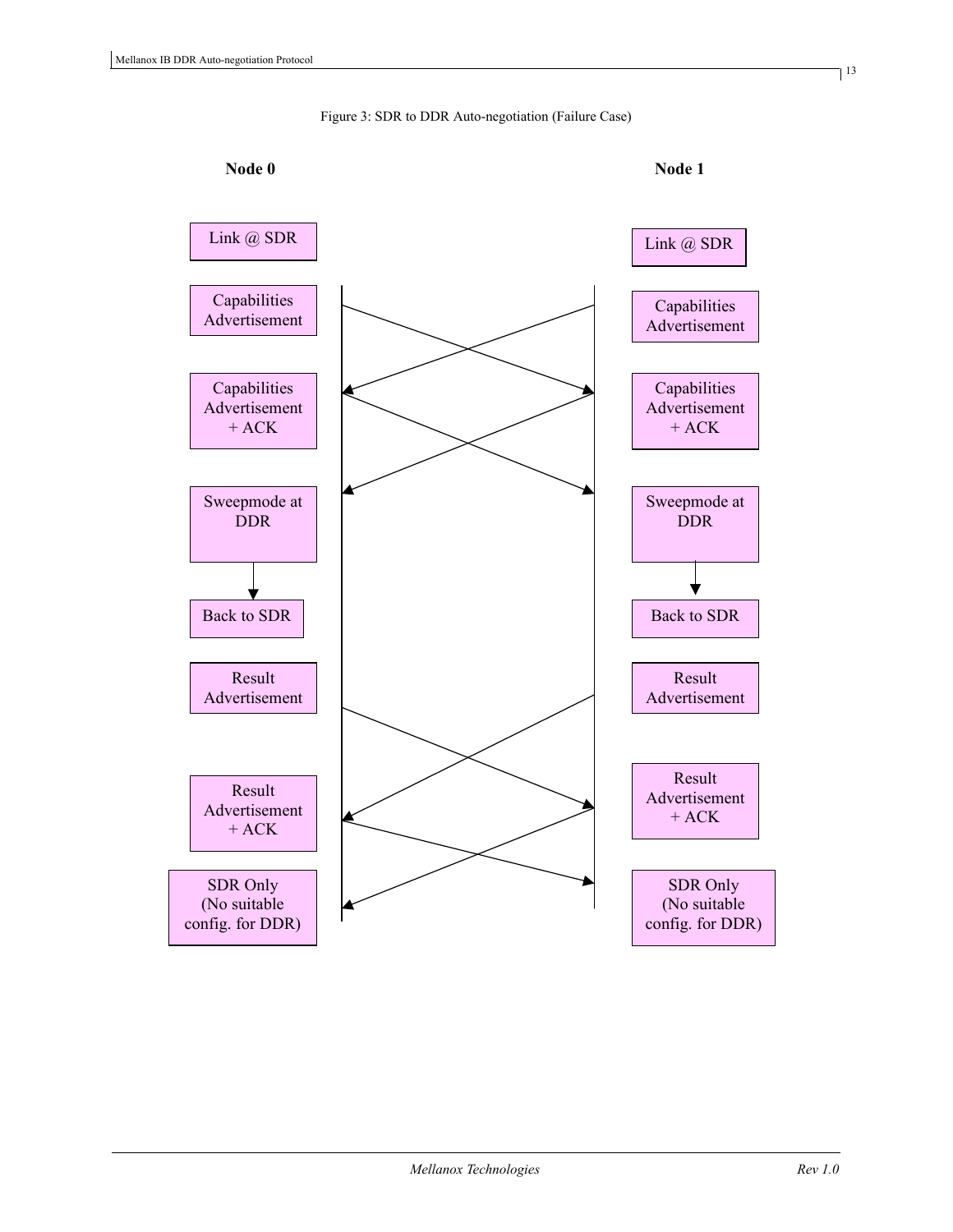### <span id="page-13-0"></span>**2.1.3 Auto-negotiation Vendor Specific MAD**

The Request and Ack packets exchanged between two link nodes auto-negotiating for DDR operation use the Vendor Specific MAD format described in [Table 1](#page-13-1) and [Table 2.](#page-14-0)

The MAD should use the following attributes:

- MgmtClass =  $0x81$  (Direct Route)
- Permissive LID
- VL15
- QP0
- Method: Send (0x3)
- Attribute ID: 0x02C9
- AttributeModifier: 0x000002C9

<span id="page-13-1"></span>Table 1 - Vendor Specific MAD Layout

| 31                                                  | 30                                             | 29 28 |  | 27 | 26 |  |  | $25 \mid 24 \mid 23 \mid 22$ |  |               |                                          | $21 \mid 20 \mid 19 \mid 18$ |  |  |  | $17 \mid 16 \mid 15 \mid 14 \mid$ |  |  | $13 \mid 12$ | 11 | 10 | 9 | 8 | $\overline{7}$ | 6 | $\overline{5}$ | $\overline{4}$ | $\mathbf{3}$ | $\overline{2}$ | $\mathbf{1}$ | $\bf{0}$ | Offset |
|-----------------------------------------------------|------------------------------------------------|-------|--|----|----|--|--|------------------------------|--|---------------|------------------------------------------|------------------------------|--|--|--|-----------------------------------|--|--|--------------|----|----|---|---|----------------|---|----------------|----------------|--------------|----------------|--------------|----------|--------|
| SerDesConf<br>Reserved<br><b>NoSweep</b><br>SG<br>A |                                                |       |  |    |    |  |  |                              |  |               |                                          | 00000h                       |  |  |  |                                   |  |  |              |    |    |   |   |                |   |                |                |              |                |              |          |        |
|                                                     | <b>Sustained DDR Receive BW</b>                |       |  |    |    |  |  |                              |  | <b>00004h</b> |                                          |                              |  |  |  |                                   |  |  |              |    |    |   |   |                |   |                |                |              |                |              |          |        |
| <b>Iteration Duration</b>                           |                                                |       |  |    |    |  |  |                              |  |               | <b>00004h</b>                            |                              |  |  |  |                                   |  |  |              |    |    |   |   |                |   |                |                |              |                |              |          |        |
|                                                     | Number of Iterations / Chosen Iteration Number |       |  |    |    |  |  |                              |  |               |                                          | 4+0000                       |  |  |  |                                   |  |  |              |    |    |   |   |                |   |                |                |              |                |              |          |        |
| Reserved                                            |                                                |       |  |    |    |  |  |                              |  |               | <b>00008h</b><br>$\blacksquare$<br>OOFCh |                              |  |  |  |                                   |  |  |              |    |    |   |   |                |   |                |                |              |                |              |          |        |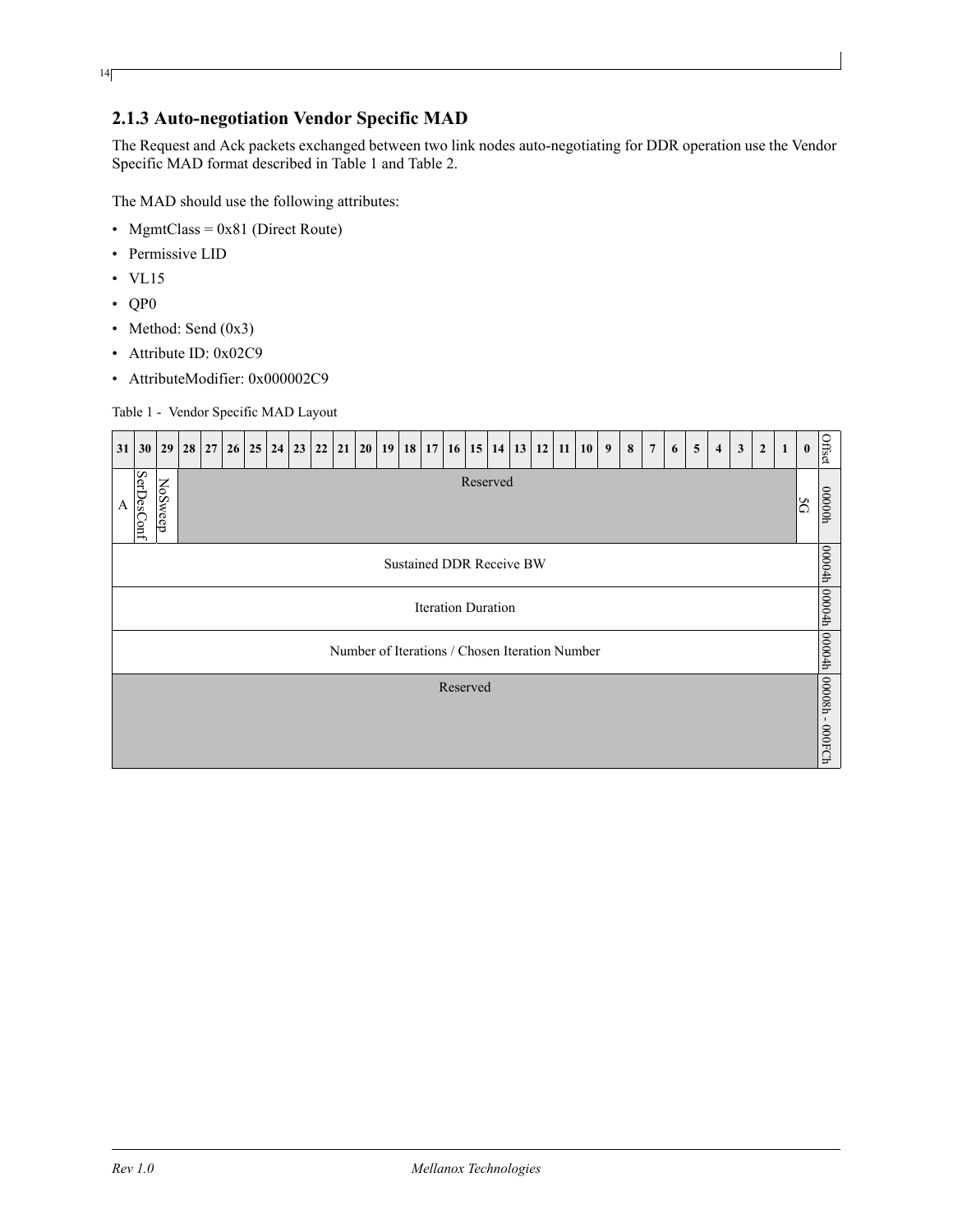| <b>Offset</b>      | <b>Bits</b>  | Name                                                     | <b>Description</b>                                                                                                                                                                                                                                                                                                                                                          |
|--------------------|--------------|----------------------------------------------------------|-----------------------------------------------------------------------------------------------------------------------------------------------------------------------------------------------------------------------------------------------------------------------------------------------------------------------------------------------------------------------------|
| 00000h             | 31           | $\overline{A}$                                           | Ack bit - see Figure 4 on page 18 for details.                                                                                                                                                                                                                                                                                                                              |
|                    | 30           | <b>SerDesConf</b>                                        | SERDES is Configured. See State machine diagram (Figure 4 on page 18) for<br>details.                                                                                                                                                                                                                                                                                       |
|                    | 29           | NoSweep                                                  | If set, skip the sweep phase and configure according to the Chosen Iteration<br>Number (see below). NoSweep should be set by the side that requested to<br>skip the sweep phase for every packet it sends and for each Ack message it<br>returns                                                                                                                            |
|                    |              |                                                          | Note: This bit should be turned on by no-sweep HCA devices connected to a<br>Mellanox InfiniScale III Switch device.                                                                                                                                                                                                                                                        |
|                    | 28:1         | Reserved                                                 |                                                                                                                                                                                                                                                                                                                                                                             |
|                    | $\mathbf{0}$ | 5G                                                       | 1 - Supports DDR operation (5GHz)<br>0 - Does not support DDR operation (2.5GHz)                                                                                                                                                                                                                                                                                            |
| 00004h             | 31:0         | <b>Sustained DDR Receive BW</b>                          | This field must be set to 5000. This is the maximum sustained Bandwidth in<br>DDR operation that each link (i.e. SerDes) can receive in 1Mbit/sec units.<br>(Mbit = $2^{\wedge}20$ bits)                                                                                                                                                                                    |
| 00008h             | 31:0         | Iteration Duration (IT)                                  | If NoSweep=1 this field has no function.                                                                                                                                                                                                                                                                                                                                    |
|                    |              |                                                          | <b>Otherwise</b> , this is the minimum time required by receiver for adapting to a<br>transmitter configuration. The transmitter must transmit IDLE data for at least<br>this period of time prior to moving to the next configuration.<br>Since each node may require a different IT, the higher number between the<br>two will be used by both of them during Sweep Mode. |
| 0000C <sub>h</sub> | 31:0         | Number of Iterations / Chosen<br><b>Iteration Number</b> | If NoSweep=1 this field is Chosen Iteration Number.                                                                                                                                                                                                                                                                                                                         |
|                    |              |                                                          | <b>Otherwise</b> , if (SerDesConf $== 0$ ) then this field is Number of Iterations<br>(NOI); if (SerDesConf = $= 1$ ) then this field is Chosen Iteration Number                                                                                                                                                                                                            |
|                    |              |                                                          | Number of Iterations (NOI) - Number of iterations to be executed in the<br>DDRSWEEP (Sweep Mode) state. Since each node may require a different<br>NOI, the higher number between the two will be used by both of them during<br>Sweep Mode. (0 is not supported as NOI.)                                                                                                   |
|                    |              |                                                          | Chosen Iteration Number - The iteration number that the receiver declares as<br>optimal. This is a number between 0 and 8, where 0 means the first iteration,<br>2 the second iteration, etc.                                                                                                                                                                               |
| 00010h<br>000FCh   |              | Reserved                                                 |                                                                                                                                                                                                                                                                                                                                                                             |

<span id="page-14-0"></span>Table 2 - Vendor Specific MAD Field Descriptions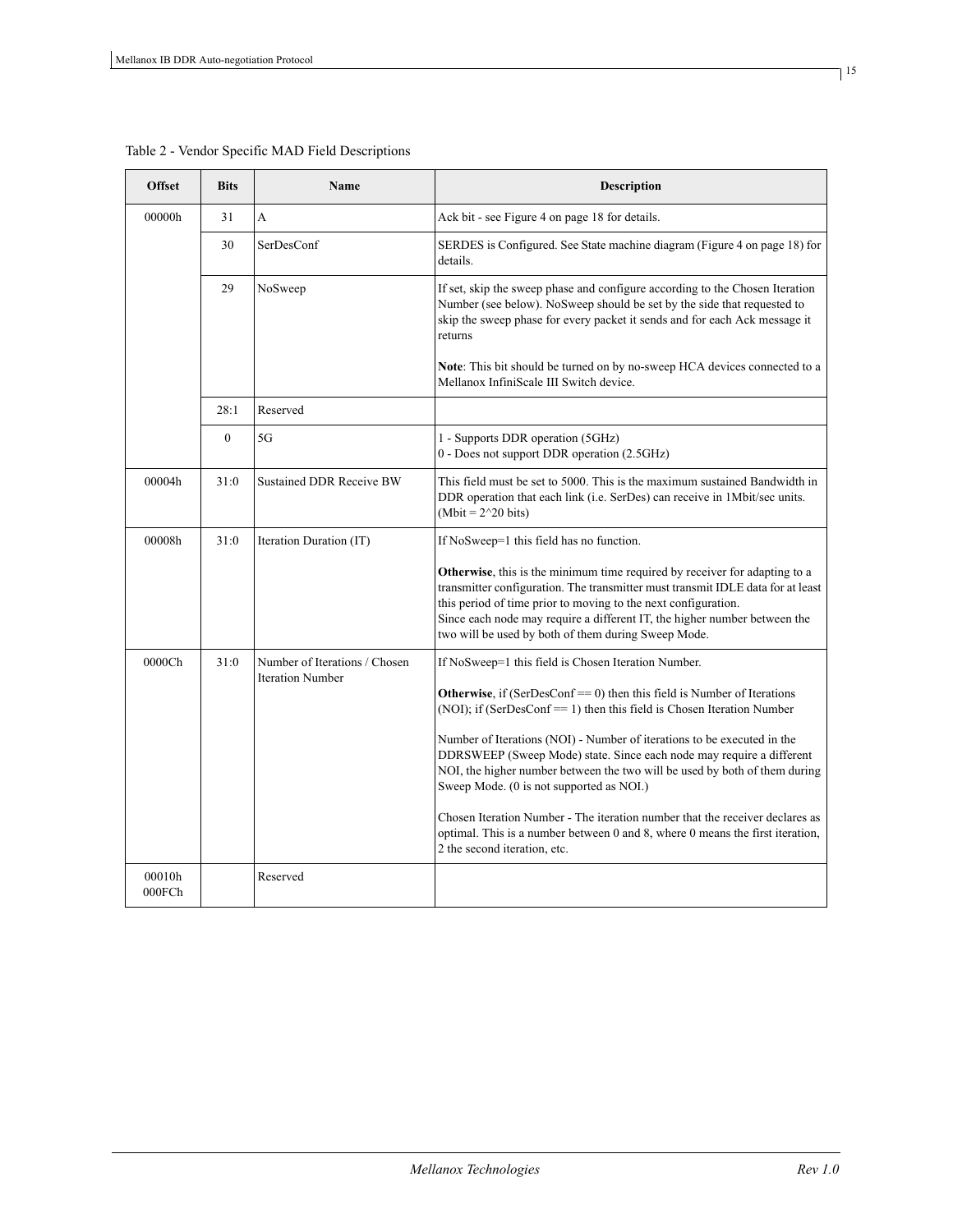### **2.1.4 Port Info for DDR Support**

If an IB port is configured (via hardware and firmware) to auto-negotiate for DDR speed, the following link-speed fields of the PortInfo attribute should be updated as described in [Table 3.](#page-15-0)

<span id="page-15-0"></span>

| <b>PortInfo Field</b> | Value  | <b>Description</b>                                             |
|-----------------------|--------|----------------------------------------------------------------|
| LinkSpeedSupported    | 3      | $2.5$ or $5.0$ Gbps                                            |
| LinkSpeedActive       | 1 or 2 | Reflects the actual port speed:<br>$-1$ for SDR<br>- 2 for DDR |
| LinkSpeedEnabled      | 3      | 2.5 or $5.0$ Gbps                                              |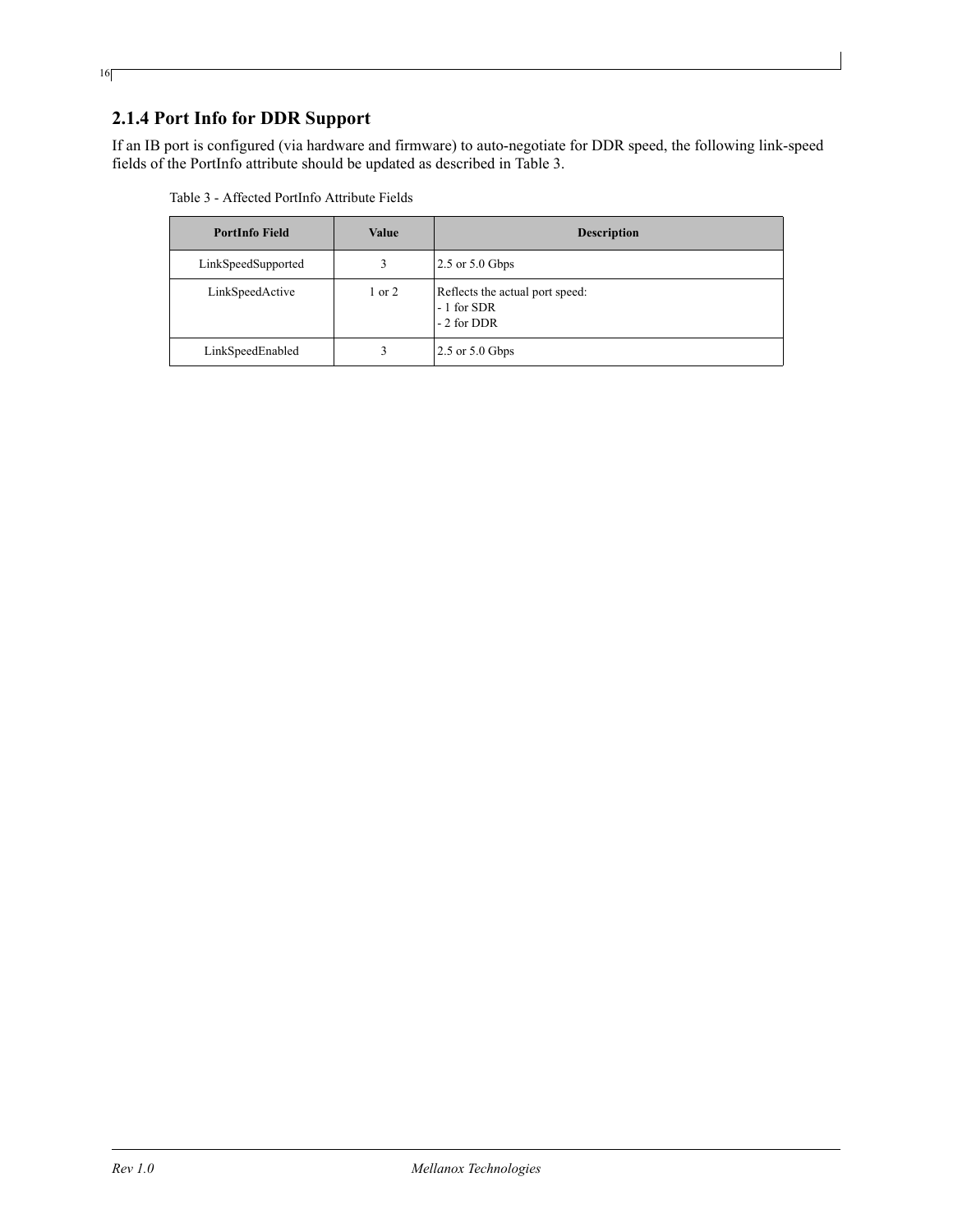### **2.2 SDR to DDR Auto-Negotiation State Machine**

[Figure 4 on page 18](#page-17-0) shows the Mellanox SDR to DDR Auto-Negotiation (i.e., Link Training) state machine diagram. The state machine uses the following two variables:

- RetryCnt0 number of transmissions of request packets
- RetryCntAck number of transmissions of Ack packets

Also, the following parameters are used to configure the state machine:

- BurstLen number of Request/Ack packets to be sent in each transmission. Default value  $= 4$ .
- MaxRetry Maximum number of retries for Request/Ack transmission. Default value =4.
- XmitTimeOut timeout for receiving Ack. Default value = 1ms.
- DDRTimeOut Timeout before falling back to SDR. Default value = 400ms.

Once the IB ports are up, the auto-negotiation protocol is executed as described in the state machine diagram. Subnet Manager queries to the ports should be responded to with *LinkPhyState=Polling* and *LinkState=Down* until the protocol is completed (i.e., either SDR state or DDR state is reached).

The DDRSWEEP (Sweep Mode) sub-state-machine is shown in [Figure 5 on page 19](#page-18-0). See also the example following the figure.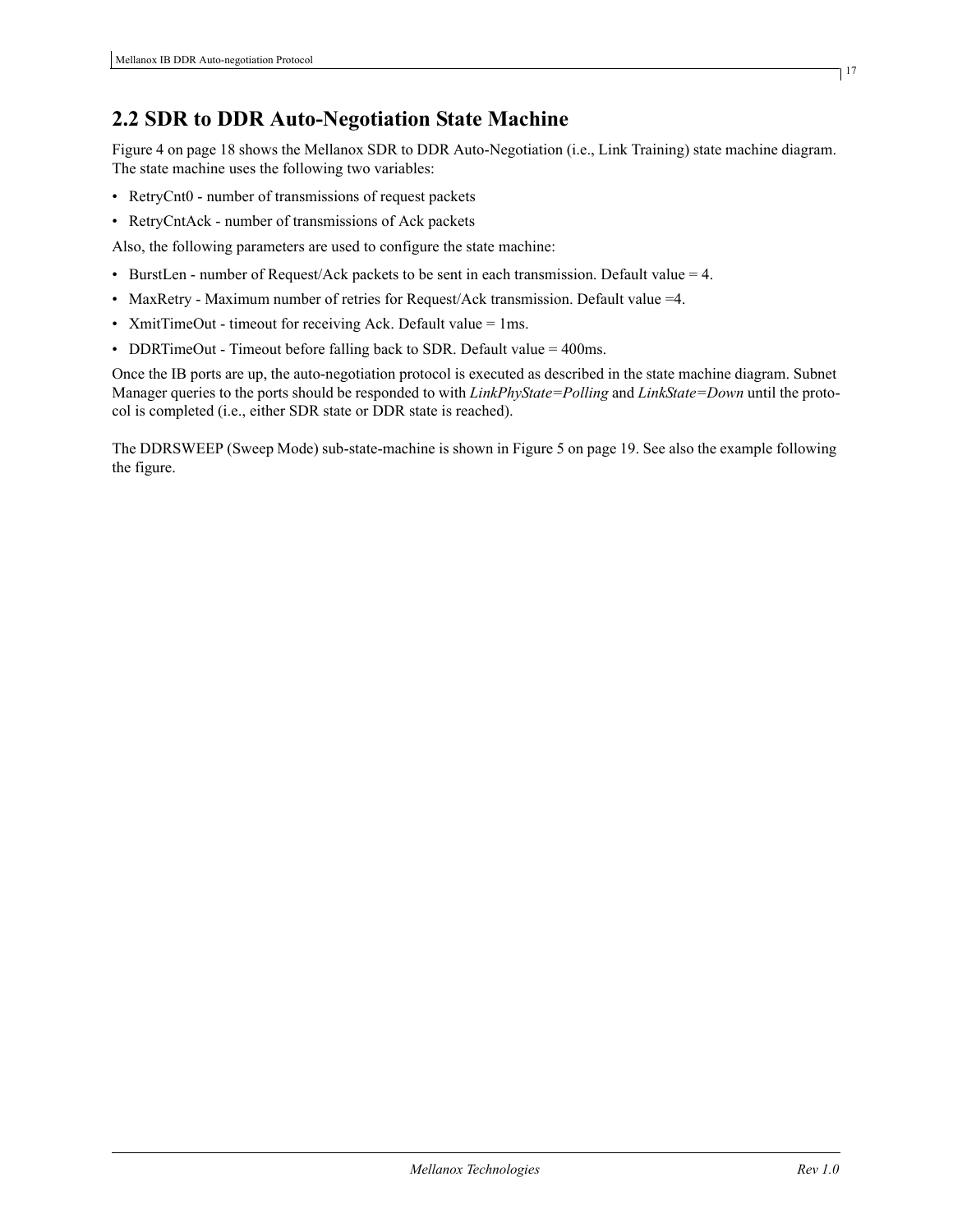<span id="page-17-0"></span>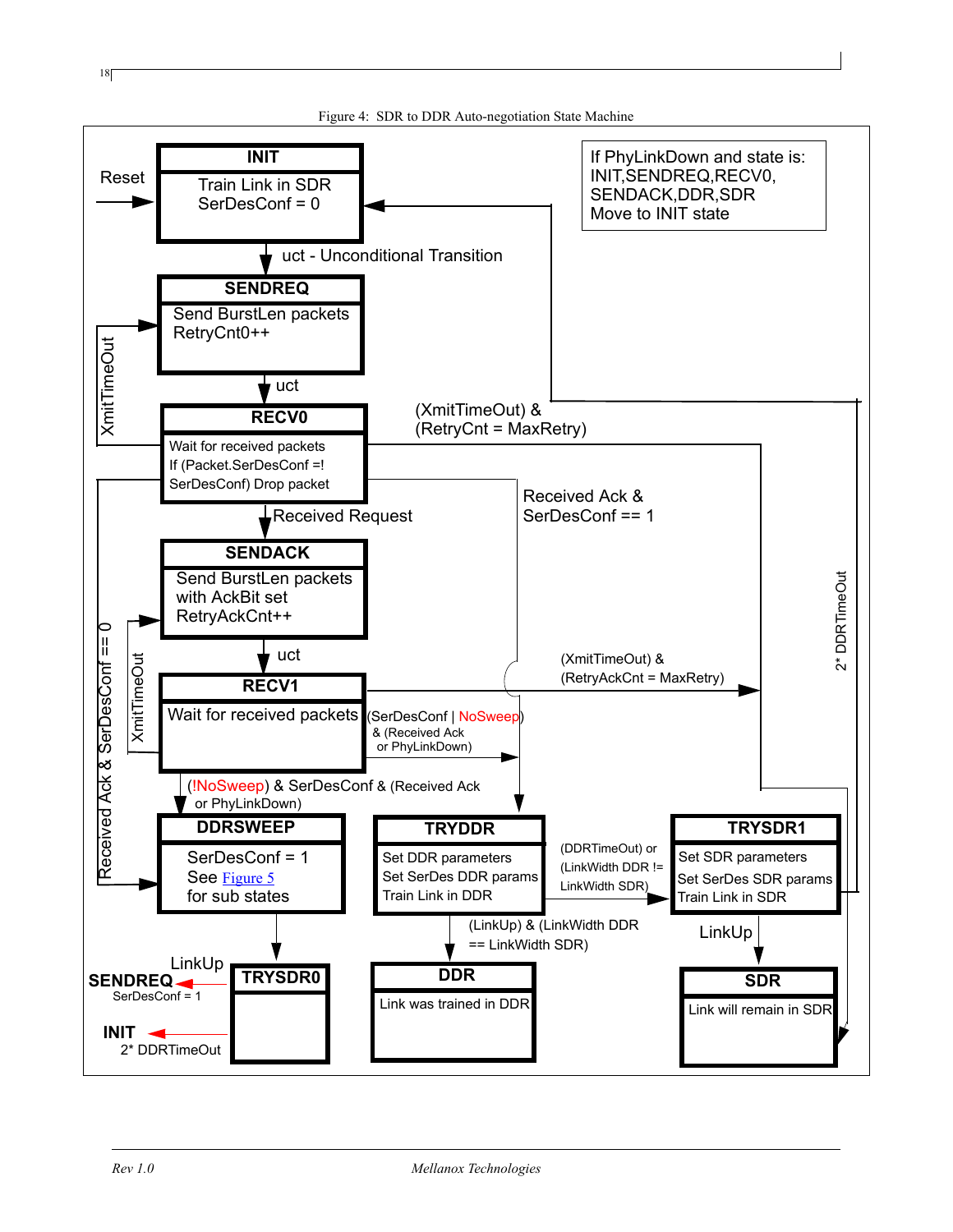<span id="page-18-0"></span>

Figure 5: DDRSWEEP (Sweep Mode) State

**Example:** Consider a case of auto-negotiation on a link between an InfiniScale III switch device (Node 0) and an InfiniHost III Lx HCA device (Node 1). [Table 4 on page 20](#page-19-0) provides a summary of Sweep Mode parameters assuming that: delta=50ms and soak time=150ms.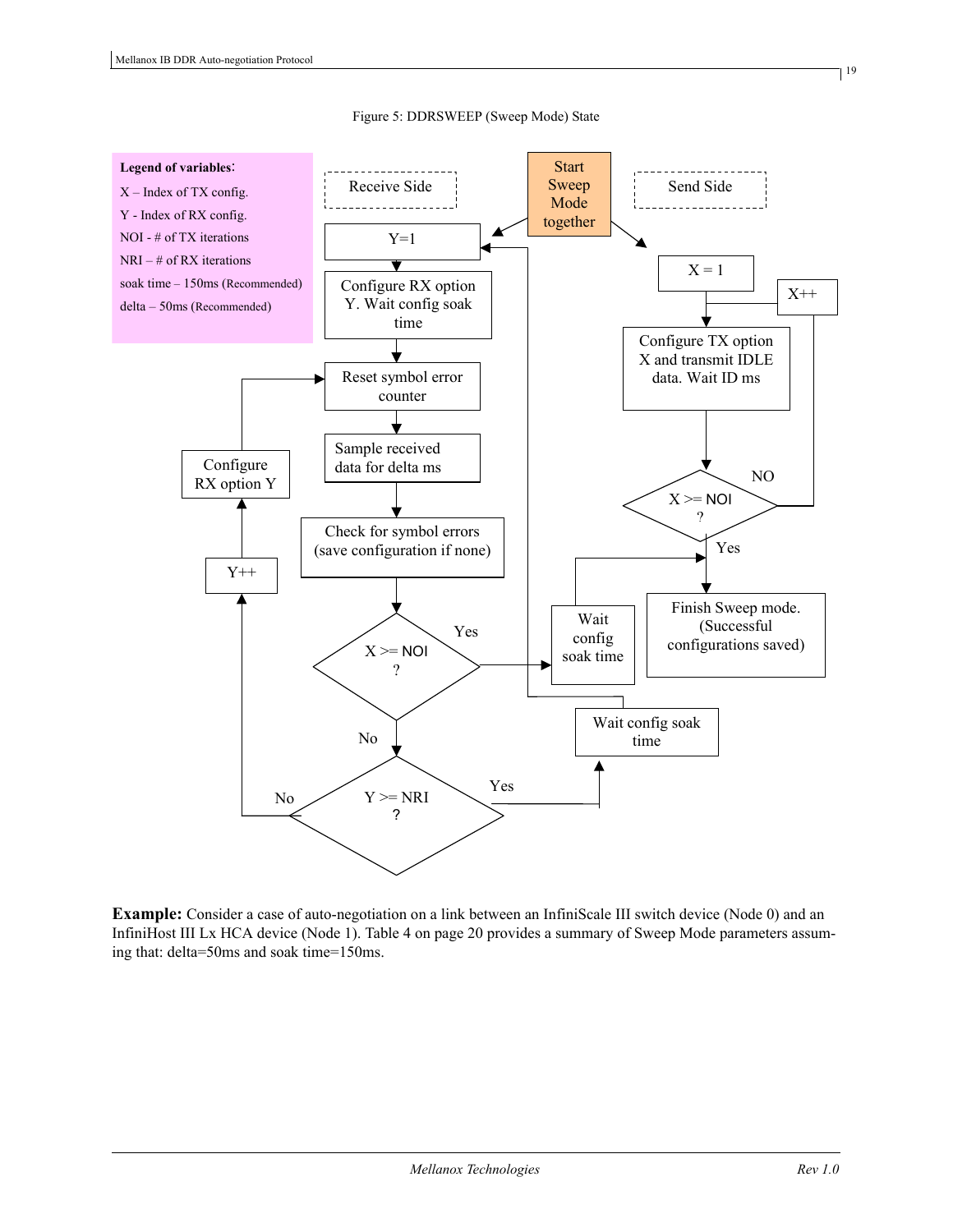| <b>Parameter</b>        | Node 0                                                      | Node 1                                                      | <b>Value Used in</b><br><b>Sweep Mode</b> |  |  |  |
|-------------------------|-------------------------------------------------------------|-------------------------------------------------------------|-------------------------------------------|--|--|--|
| NOI                     | 3                                                           |                                                             | 5 (by both) $1$                           |  |  |  |
| <b>NRI</b>              | 9                                                           | 4                                                           | 9 by Node 0<br>4 by Node 1                |  |  |  |
| Iteration Duration (IT) | $soak + NRI^*delta + soak$<br>$= 150 + 9*50 + 150 = 750$ ms | $s$ oak + NRI*delta + soak<br>$= 150 + 4*50 + 150 = 500$ ms | 750ms (by both)                           |  |  |  |

<span id="page-19-0"></span>Table 4 - Example of Configuration Parameters Used in Sweep Mode

1. Since Node 0 has less transmit configurations to test, it can re-transmit two out of the three configurations it has.

With the above settings, 3 SERDES TX configurations are transmitted by Node 0, and will be checked against 4 SERDES RX configurations by Node 1, and 5 SERDES TX configurations transmitted by Node 1 will be checked against 9 SERDES RX configurations by Node 0. Each iteration lasts for 750ms.